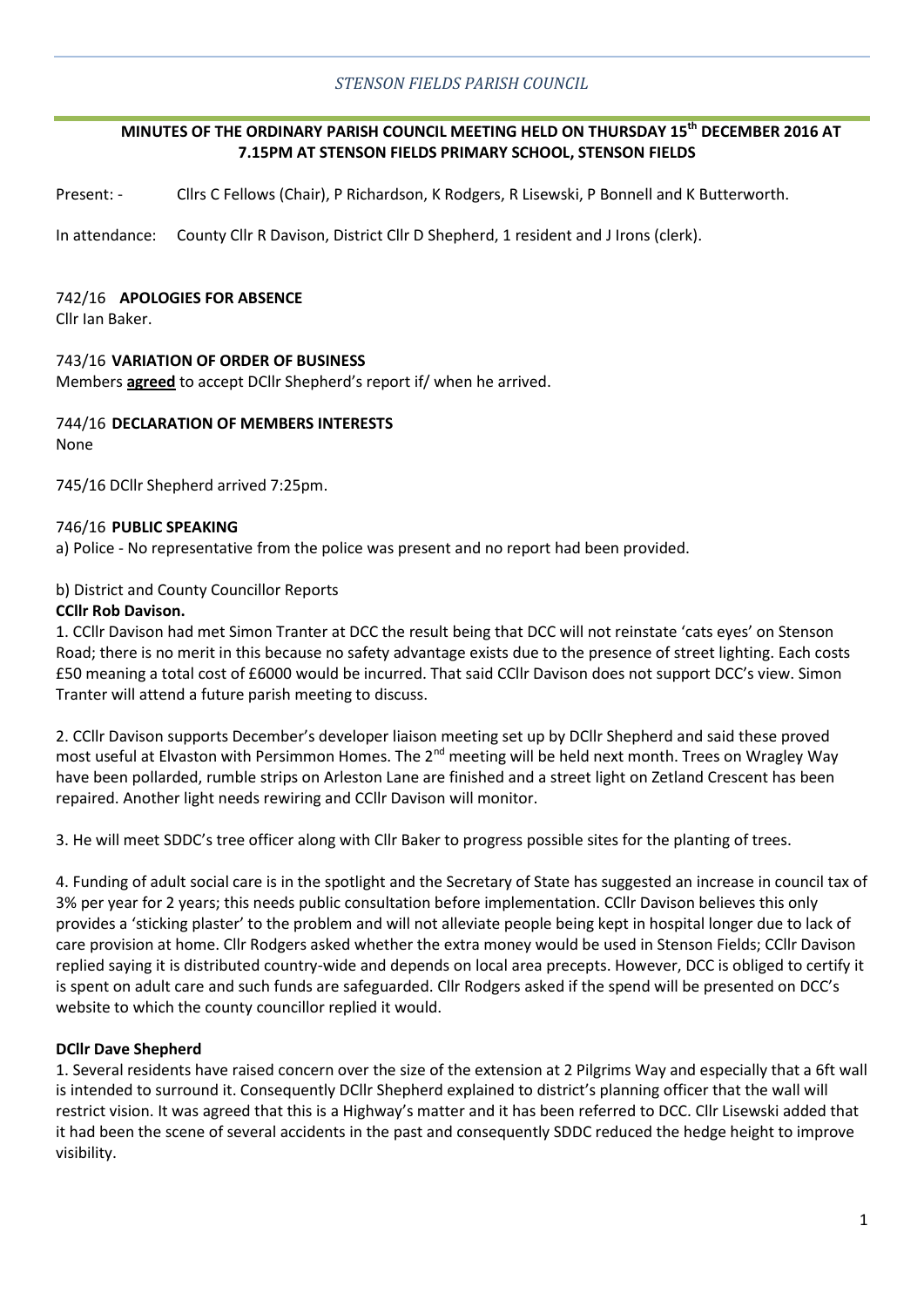2. Since the felling of trees on Wragley Way other residents wish theirs to be removed too, hence DCllr Shepherd will pursue this with SDDC.

3. Developers will replace the burnt dog bin near the balancing pond.

4. The liaison meeting with developers was a success but they are not keen to build a community facility and have already missed deadlines. DCllr Shepherd will maintain pressure over this issue.

5. DCllr Shepherd inspected a street light at Arleston Lane that was unlit and informed CCllr Davison of it.

6. DCllr Shepherd made comment of the ending of the Local Plan Part 2. The planning application at 166 Wragley Way is now on appeal with the planning inspectorate (the initial application was refused). He is adamant that any householder cannot pinch land and is worried that the matter may escalate.

The resident wondered why the bridge on Stenson Road provided only 1 lane for traffic and not 2. DCllr Shepherd replied saying this was part of the Grampian Way development and a pedestrian footbridge was intended but not built. SDDC, City Council and Railtrack discussed it for years but unfortunately only traffic lights materialised. DCllr Shepherd chased for 15 years over its provision but to no avail although will continue to request it each time houses are built. Cllr Lisewski added that 20 years ago it had 2 lanes but no pedestrian walkway so for safety reasons it was reduced to 1. He believed that s106 money that could have been used for a bridge is now intended for the community facility.

Both the county and district councillors wished attendees a happy festive season and left at 7.55pm.

The resident asked of the councils activities to which the chairman responded by giving an outline of the 3 tiers of local government. She queried whether bushes and trees on a local footway at the Saxon Gate, Newton Village Development may become overgrown and create a dark alley; the chairman explained that this area is not in the parish but may become so in January after the boundary consultation.

747/16 **TO APPROVE THE MINUTES OF THE MEETING OF THE PARISH COUNCIL HELD ON 17th November 2016** These were approved and accepted as a true record once a minor amendment had been made after which they were signed by the chairman.

748/16 **TO DETERMINE WHICH ITEMS IF ANY TO BE TAKEN WITH THE PUBLIC EXCLUDED -** None.

# 749/16 **CHAIRMAN'S ANNOUNCEMENTS AND REPORTS –** None.

# 750/16 **CLERK'S REPORT & CORRESPONDENCE**

1. Clerk contacted SDDC requesting replacement of missing bollards at Tregony Way, Fox Close, Glendon Road and Zetland Crescent to combat the problem of refuse vans driving across Public Open Space grass. However, SDDC denied responsibility for these saying it is for the parish council to replace if necessary.

2. Clerk contacted SDDC regarding replacement of corroded waste bins at Zetland Crescent and Arleston Lane near Derwent Drive. Clerk received no reply and has therefore asked again.

3. Summer Play Scheme. Clerk furnished members with the latest list of events which will be perused and decided upon in the next meeting.

# 751/16 **Matters for Decision or Discussion:**

- a) Website maintenance. The site is adequate for now but members will monitor and review if necessary.
- b) To receive any update on the proposed Parish Boundary Changes. Members await the outcome of the consultation at end-January and the ensuing decision.

c) Police Issues/Speed Limits/Road Safety. The Police and Crime Commissioner for Derbyshire was present at DCllr Shepherd's recent surgery; beat officers are now equipped with cameras and trackers, the latter are especially useful for accessing the most readily available officer to an incident. Crime figures are very low in this area; Stenson Fields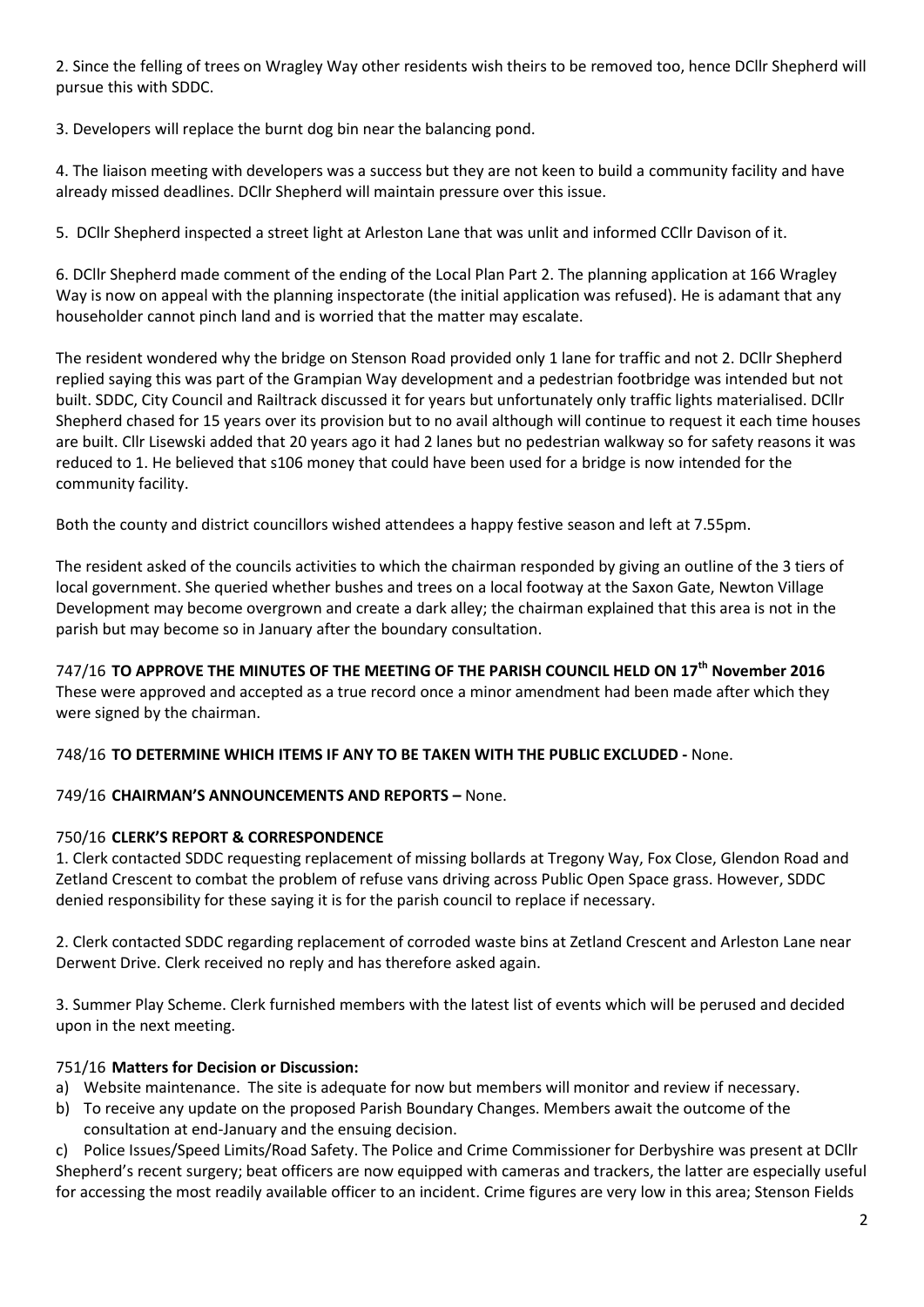for October showed 27 incidents, half of which were for ASB. This compares with 62 for the whole Mercia region. For more information visit <https://www.police.uk/derbyshire/SS02/>

Cllr Lisewski is in contact with Laura Palmer (CREST Data Intelligence Officer, Operational Support Team, Roads Policing Derbyshire Constabulary) and noted that car accidents occurred on Arleston Lane and Wragley Way; an overturned one at Stenson Road is undergoing investigation. Speed reduction is being pursued and progress is being made. Cllr Lisewski handed the chairman a draft council press release which the chairman read to members; it makes a case for vigilant speed reduction on Stenson Road. Cllr Lisewski will circulate to members for comment after which it may be inserted into the Derby Telegraph and/or the local 'Resource' magazine. The next edition of the latter is due for delivery in 3 weeks' time. In addition it may be posted on the council website.

Cllr Butterworth explained that Stenson Road is closed near to the Bubble Inn for 2 days soon, a diversion being through Barrow.

d) Saxon Gate at Newton Village Development, Stenson Road. As mentioned above the next liaison meeting will be held in January when weeds on paths, lighting issues and shortcutting through a fence on Stenson Road will be raised with developers. The overgrown vegetation present between Glencroft Drive and Tregony Way has now been cleared by City Council.

e) Lengthsman Scheme and to sign Jack Harvey's SSP1 form. The chairman handed one lengthsman's work sheet to the clerk and duly signed Mr. Harvey's SSP1 form.

f) To consider areas to benefit from planting of bulbs and trees. Cllr Baker and CCllr Davison will assess soon.

g) To consider the replacement of a bench with a memorial bench for Mrs. P Harvey. The chairman awaits Zoe Sewter's (SDDC) reply but will chase.

h) To sign the clerk's S1 pension form. Duly signed by the chairman.

i) Bank mandates, budget update and setting of the forthcoming year's precept. Cllr Bonnell signed the mandate but Cllr Baker was absent and so could not amend his form. Clerk gave council updated budget figures having previously circulated these. However, page 2 of the document was not received by any member. Clerk to circulate again and council to discuss this and the precept request at a finance meeting at Cllr Lisewski's house on  $12^{th}$  January. Cllr Lisewski offered to circulate the previous clerk's budget figures from last year. He also raised the issue of possibly increasing the precept to take account of absorbing more housing due to the possible boundary changes.

# 752/16 **PLANNING**

Applications

9/2016/1159 - THE CONVERSION OF THE GARAGE INTO LIVING ACCOMMODATION AT 17 BURNSIDE CLOSE.

**Resolved:** clerk contacted SDDC asking to ensure provision of enough car parking spaces for 2 vehicles.

9/2016/1163 - CONVERSION OF THE GARAGE INTO LIVING ACCOMMODATION AT 2 DULVERTON AVENUE. **Resolved:** as above.

9/2016/1160 - THE ERECTION OF AN EXTENSION AT 9 OUTRAM WAY. **Resolved:** no objection.

9/2016/1193 - ERECTION OF EXTENSIONS AND THE FORMATION OF BOUNDARY WALL WITH GATES AT 2 PILGRIMS WAY. **Resolved:** discussed earlier under DCllr Shepherd's report.

9/2016/0860 - CHANGE OF USE OF OPEN SPACE TO RESIDENTIAL GARDEN LAND AND ERECTION OF TWO METRE CLOSE BOARD FENCING AT 166 Wragley Way. **Resolved:** as above.

Cllr Lisewski noted that a development is underway to the rear of 7 Glendcroft Drive and made SDDC aware. It is brick built with windows and 2 TV aerials which suggests it may be used for living accommodation or a business office. SDDC's enforcement officer will visit soon. An unauthorised garage conversion into living accommodation at 1 Glendon Road was also brought to the attention of the enforcement officer.

In addition, due to a number of clerks being employed in the last 2 years Cllr Lisewski has made several comments to district planning and copied the clerk. He has made district aware that future comments will be directed through the present clerk.

Decisions.

9/2016/1036 - CERTIFICATE OF LAWFULNESS FOR PROPOSED REAR SINGLE STOREY EXTENSION OF 3M DEPTH AND 3M HEIGHT TO EAVES AT 78 MEREVALE WAY. *Lawful Development Certificate Granted.*